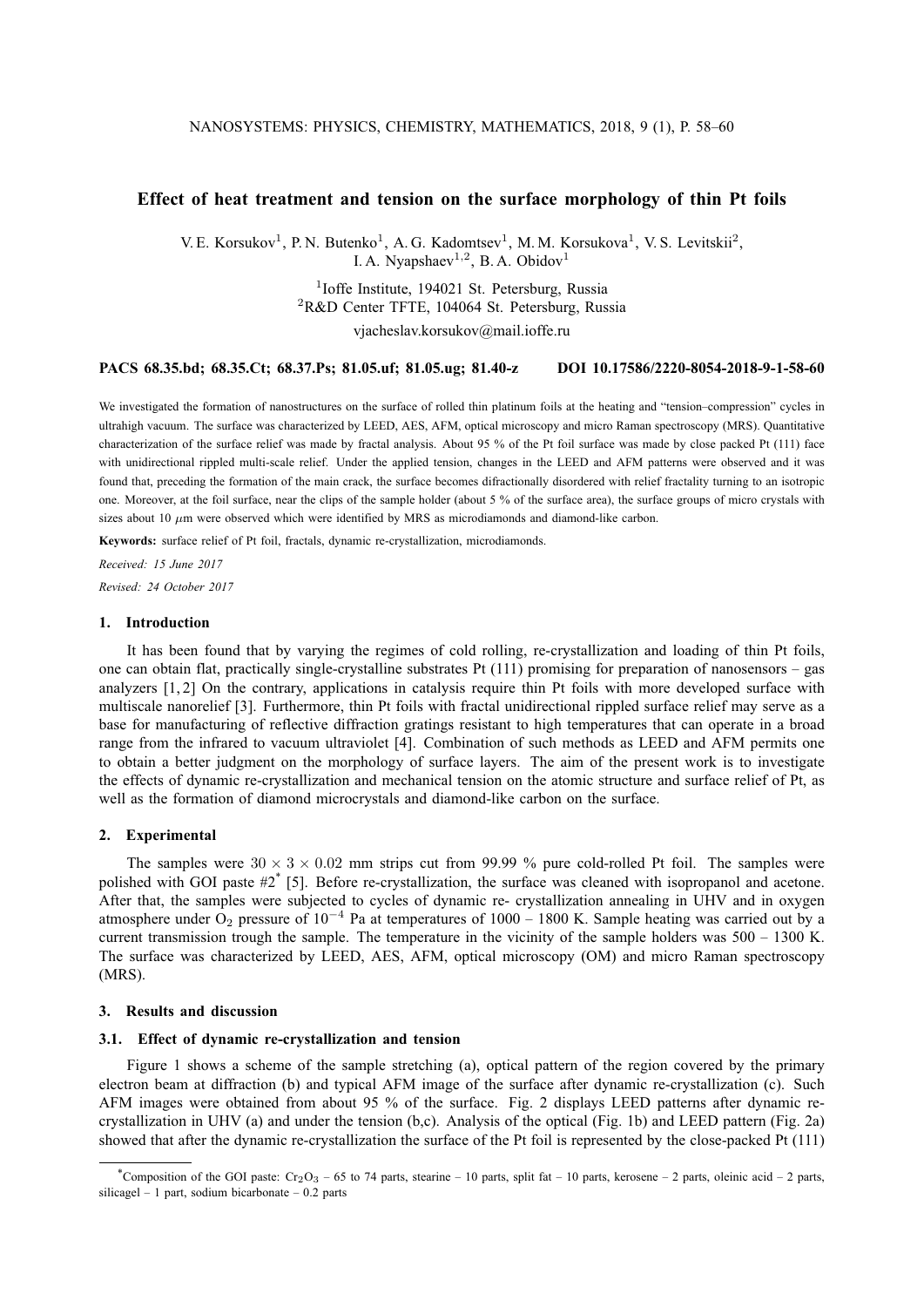

FIG. 1. Scheme of the sample stretching (a), optical picture of the surface (b), AFM topography of Pt surface after dynamic re-crystallization (c)



FIG. 2. LEED patterns of Pt sample: after dynamic re-crystallization (a), under tension of 50 MPa (b), under tension of 70 MPa (c)

face with misorientation of crystallites less than 1°. Broadening of reflections (see Fig. 2a,b) we attribute to the segregated graphite originated from the migration of the dissolved carbon from the bulk to the surface.

Estimation of the fractal dimension of the surface by box counting, Gwiddion, Fraclab methods gave:

$$
D_{Gw} \sim D_{\parallel} + D_{\perp} = 2.4,
$$

where  $D_{Gw}$  is the total fractal dimension, calculated by Gwiddion,  $D_{\parallel}$  is the fractal dimension along the ripples,  $D_{\perp}$  is the fractal dimension across the ripples, calculated by Fraclab.

LEED patterns from the surface of Pt sample at the tension of 50 and 70 MPa are presented on Fig. 2(b,c). One can see that reflections become blurred and the surface relief becomes isotropic (see AFM image in Fig. 3a). Estimation of the fractal dimension for the sites  $1 \times 1$ ,  $3 \times 3$  and  $30 \times 30$   $\mu$ m gave a value of  $D_{Gw} = 2.2 - 2.4$ . At the state preceding the sample's fracture (i.e. formation of main crack, see Fig. 1a), the LEED pattern disappears, but the surface relief remains isotropic. Blurring of reflections and disappearance of the diffraction pattern give evidence for a turn of blocks and possible amorphization of Pt lattice. These phenomena may be considered as signs of the forthcoming rupture of the sample.

#### **3.2. Formation of micro diamonds**

It should be noted that in the present experiment, polishing of the samples with GOI paste, unlike polishing with diamond paste, excluded contamination of the Pt surface by micro- diamonds from the paste.

However, we suppose that most carbon is left on the surface after the polishing with GOI paste. Even cleaning of the sample's surface with acetone and isopropanol followed by alternating cycles (8 to 10) of annealing in UHV and  $O<sub>2</sub>$  does not completely remove carbon: some traces of carbon still remain according to AES and LEED [1]. Since the solubility of C in Pt increases with increasing temperature [6], there should be diffusion of C from colder to the hotter zone where C combines with  $O_2$  and is eliminated from the system. However, in the colder zone, carbon can precipitate from the solid solution in Pt with formation of graphite, "graphitic carbon" [7] and